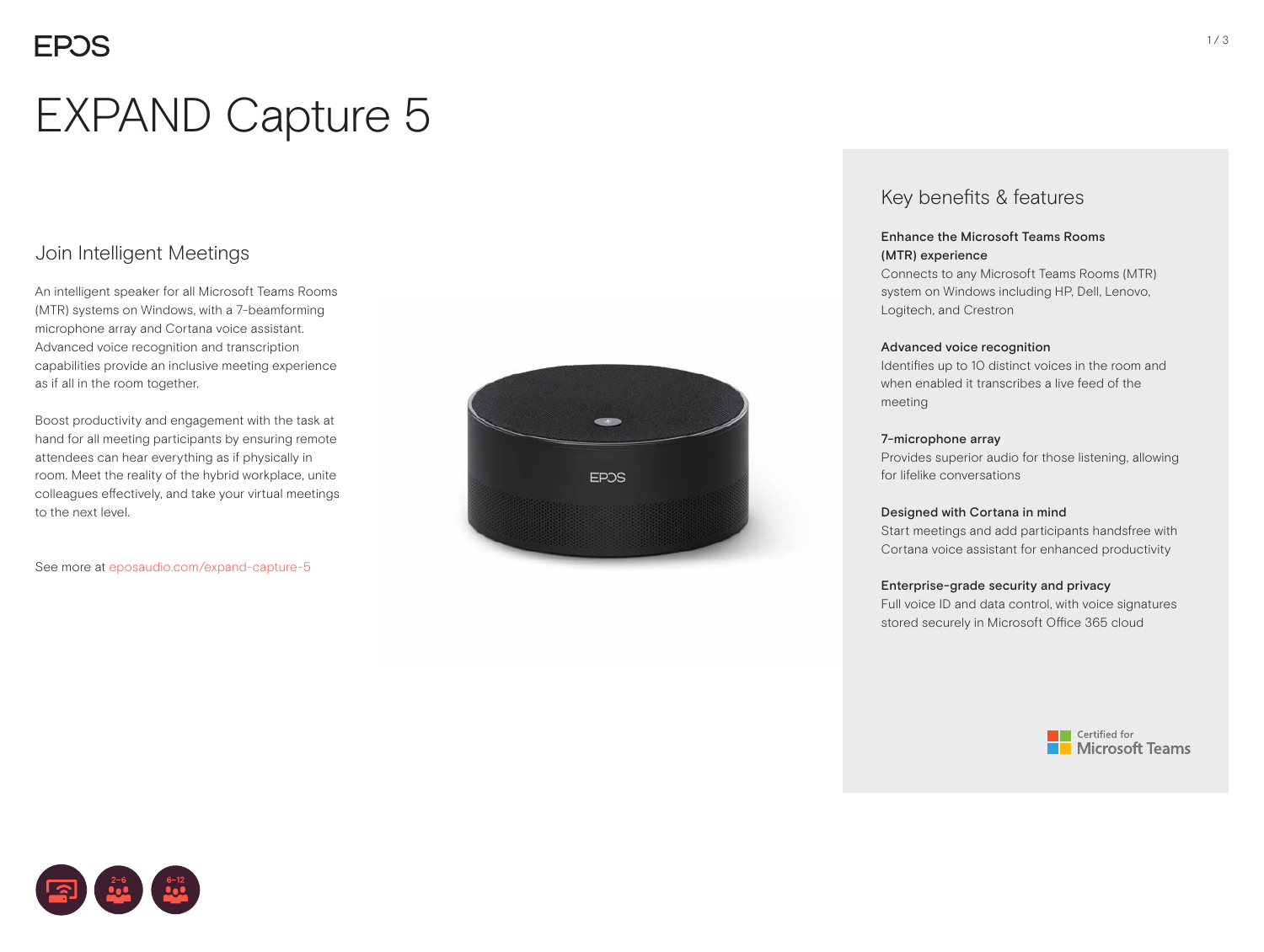## **EPOS**

## EXPAND Capture 5

### Product data

#### General

| Color                              | Black                                                                                                                                                                                                                                                             |  |
|------------------------------------|-------------------------------------------------------------------------------------------------------------------------------------------------------------------------------------------------------------------------------------------------------------------|--|
| Speakerphone weight                | 402 g / 14.18 oz.                                                                                                                                                                                                                                                 |  |
| Speakerphone dimensions            | 315.6 (L) x 123 (W) x 53 mm (H)<br>12.4 (L) $\times$ 4.8 (W) $\times$ 2,1 in (H)                                                                                                                                                                                  |  |
| Connects to                        | Microsoft Teams Rooms on Windows compute unit                                                                                                                                                                                                                     |  |
| Warranty                           | 2 years                                                                                                                                                                                                                                                           |  |
| <b>Audio</b>                       |                                                                                                                                                                                                                                                                   |  |
| EPOS Voice™ technology             | For a clear and natural listening experience. Beamforming digital<br>MEMS omnidirectional microphones (7 microphones)                                                                                                                                             |  |
| Microphone                         | 7 digital MEMS omnidirectional microphones                                                                                                                                                                                                                        |  |
| Microphone frequency response      | 20-8.000 Hz                                                                                                                                                                                                                                                       |  |
| Microphone coverage                | 360 degrees                                                                                                                                                                                                                                                       |  |
| Speaker type                       | Neodymium                                                                                                                                                                                                                                                         |  |
| Speaker frequency response         | 150-20.000 Hz (communication)                                                                                                                                                                                                                                     |  |
| Max Sound Pressure                 | 70 dB                                                                                                                                                                                                                                                             |  |
| Communication-Audio<br>performance | Exceptional conversation experience with excellent speech<br>intelligibility and double-talk performance, even in challenging<br>environments. Achieved through a highly advanced beamforming<br>and echo cancelling system.                                      |  |
| Fabric                             | The Kvadrat fabric is specifically selected for its resonance damping<br>abilities ensuring highs without sharp peaks and lows<br>with superior responsiveness. Overall this contributes to a smooth<br>sounding system providing voices with warmth and clarity. |  |

## **Technical** Cable length  $1,5 m + 2 m / 4 ft + 6 ft$ LED indicators LED indicators EXPAND Capture 5: Mute indication and Cortana activities Content of delivery What's in the box **Intelligent Microsoft Teams Rooms speaker incl. powerbox,** USB-A cable, power supply unit (universal), safety guide,

quick guide and compliance sheet